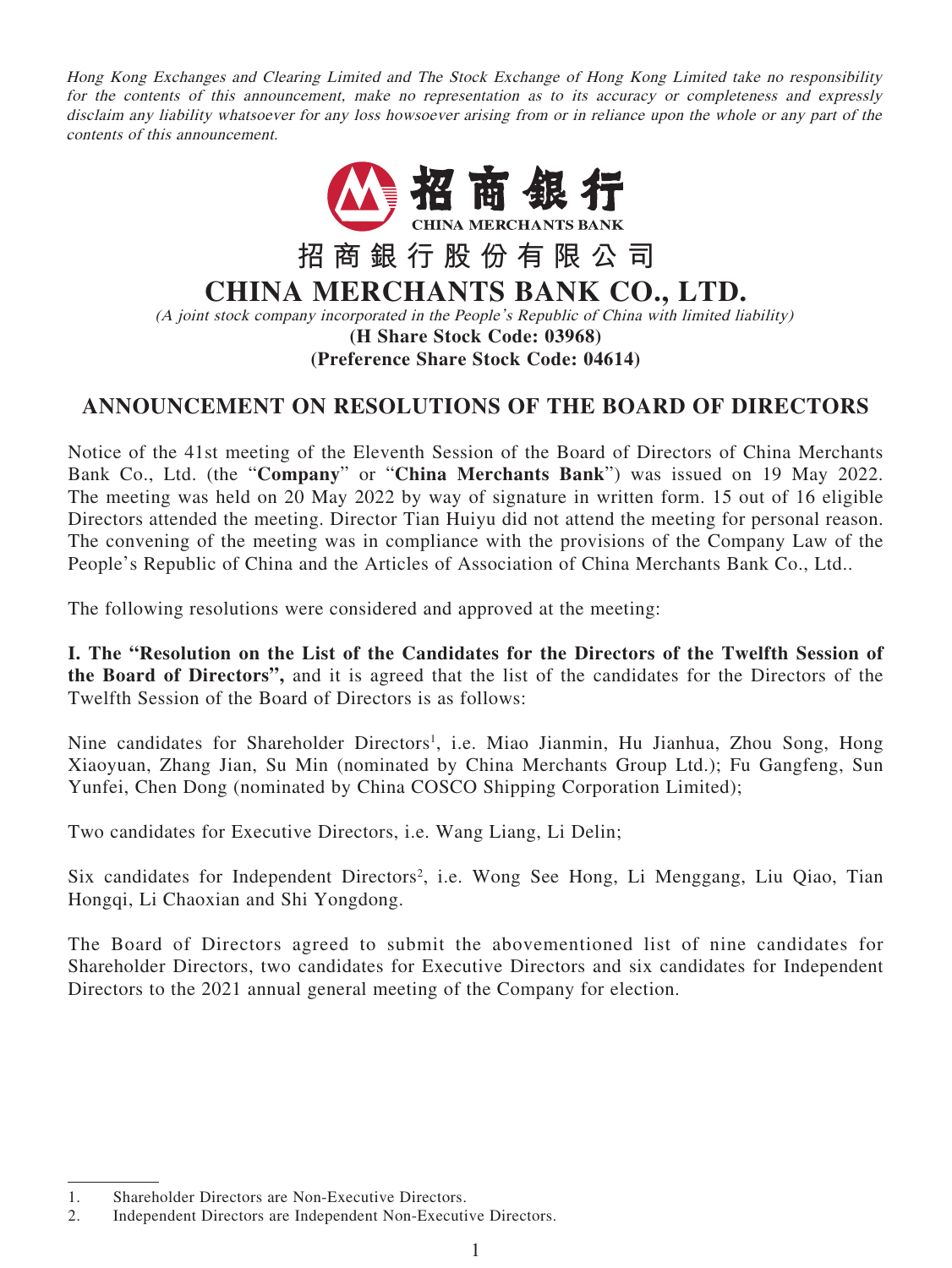The Directors of the Twelfth Session of the Board of Directors of the Company will serve for a term of three years. The qualifications of the newly elected Directors shall be subject to approval by the China Banking and Insurance Regulatory Commission (the "**CBIRC**"), and their terms of office shall be effective from the date of approval of their qualifications by the CBIRC. Appointments of re-elected Directors shall be effective from the date of approval at the general meeting of the Company.

Voted in favour: 15 votes Voted against: 0 vote Abstained from voting: 0 vote

For the biographies and related information of the abovementioned candidates for Directors, independent opinions of Independent Directors regarding the candidates for Directors, please see the appendices.

**II. The "Resolution on the Amendments to the Articles of Association of China Merchants Bank Co., Ltd."**, and it is agreed that the Articles of Association of China Merchants Bank Co., Ltd. (2022 Revision) (including the Rules of Procedures for Shareholders' General Meetings, the Rules of Procedures for Meetings of the Board of Directors and the Rules of Procedures for Meetings of the Board of Supervisors) will be submitted to the 2021 annual general meeting of the Company for consideration. This resolution requires the approval of more than two-thirds of the voting rights held by shareholders (including their proxies) with voting rights attending the general meeting. The Articles of Association of China Merchants Bank Co., Ltd. (2022 Revision) shall be subject to the approval by the CBIRC upon the approval at the general meeting.

Voted in favour: 15 votes Voted against: 0 vote Abstained from voting: 0 vote

For the amendments to the Articles of Association of the Company and the Rules of Procedures for Shareholders' General Meetings, the Rules of Procedures for Meetings of the Board of Directors and the Rules of Procedures for Meetings of the Board of Supervisors, please refer to the circular for the 2021 annual general meeting to be issued separately by the Company.

## **III. "2021 Data Governance Work Summary and 2022 Work Plan"**.

Voted in favour: 15 votes Voted against: 0 vote Abstained from voting: 0 vote

# **IV. The "Resolution on the Full Redemption of US\$1.0 Billion Offshore Preference Shares of China Merchants Bank Co., Ltd."**, and it is agreed that:

Upon satisfying the prerequisites for the full redemption of the offshore preference shares, the Company can fully redeem the offshore preference shares of the Company and pay the undistributed dividends at the same time.

Voted in favour: 15 votes Voted against: 0 vote Abstained from voting: 0 vote

The aforesaid redemption of offshore preference shares is subject to the approval and consent of the CBIRC or issuance of no objection letter. The Company will go through the relevant application procedures with the domestic and overseas regulatory authorities and perform the corresponding information disclosure obligations in respect of the subsequent matters in accordance with the law.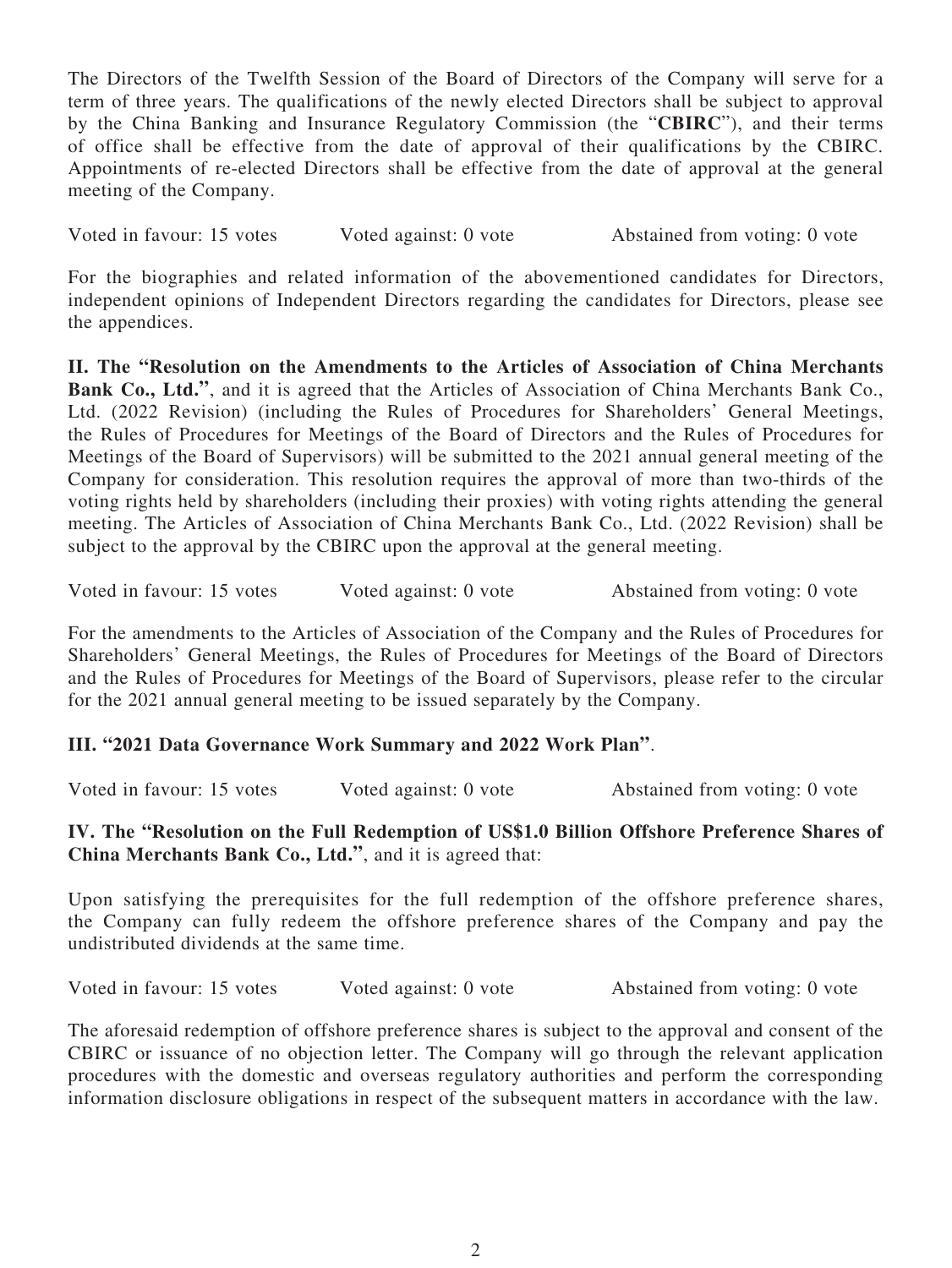### **V. The "Resolution on Adjusting the Authorisation to Directors in respect of Domestic Preference Shares of China Merchants Bank Co., Ltd."**, and it is agreed that:

Base on the authorisation to the Board of Directors by the shareholders' general meeting remaining unchanged, it is hereby requested, that the Board of Directors shall, based on this resolution, delegate to any two non-independent Directors of the Company currently and in the future on the basis of the Directors who are not related and do not serve in the same company (or its related parties) to jointly handle matters related to the domestic preference shares of the Company at their discretions under the framework and principles of the issuance plan of domestic preference shares approved by the shareholders' general meeting. The content and scope of the delegation include but not limited to:

- (1) To declare and pay all dividends for domestic preference shares in accordance with the issuance plan of domestic preference shares (if all or part of the dividends for domestic preference shares are cancelled, the shareholders' general meeting will need to review and approve separately);
- (2) During the redemption period of the domestic preference shares of the Company, to decide to initiate the redemption process in accordance with market conditions and other factors, and to handle all matters related to redemption in accordance with the approval of the CBIRC and other regulatory authorities;
- (3) When the domestic preference shares of the Company meet the triggering conditions for the mandatory conversion, to handle all matters related to the conversion of the domestic preference shares of the Company, including but not limited to determining the time for conversion and the ratio of conversion, issuing relevant ordinary shares in accordance with the terms of the mandatory conversion, amending the relevant articles of the Articles of Association of China Merchants Bank Co., Ltd., handling relevant approval procedures of the CBIRC and registration of changes in registered capital;
- (4) When the voting rights of the domestic preference shares of the Company are restored, to handle the approval and information disclosure of the domestic and foreign regulatory authorities due to the restoration of the voting rights of the domestic preference shares of the Company subscribed by the relevant shareholders;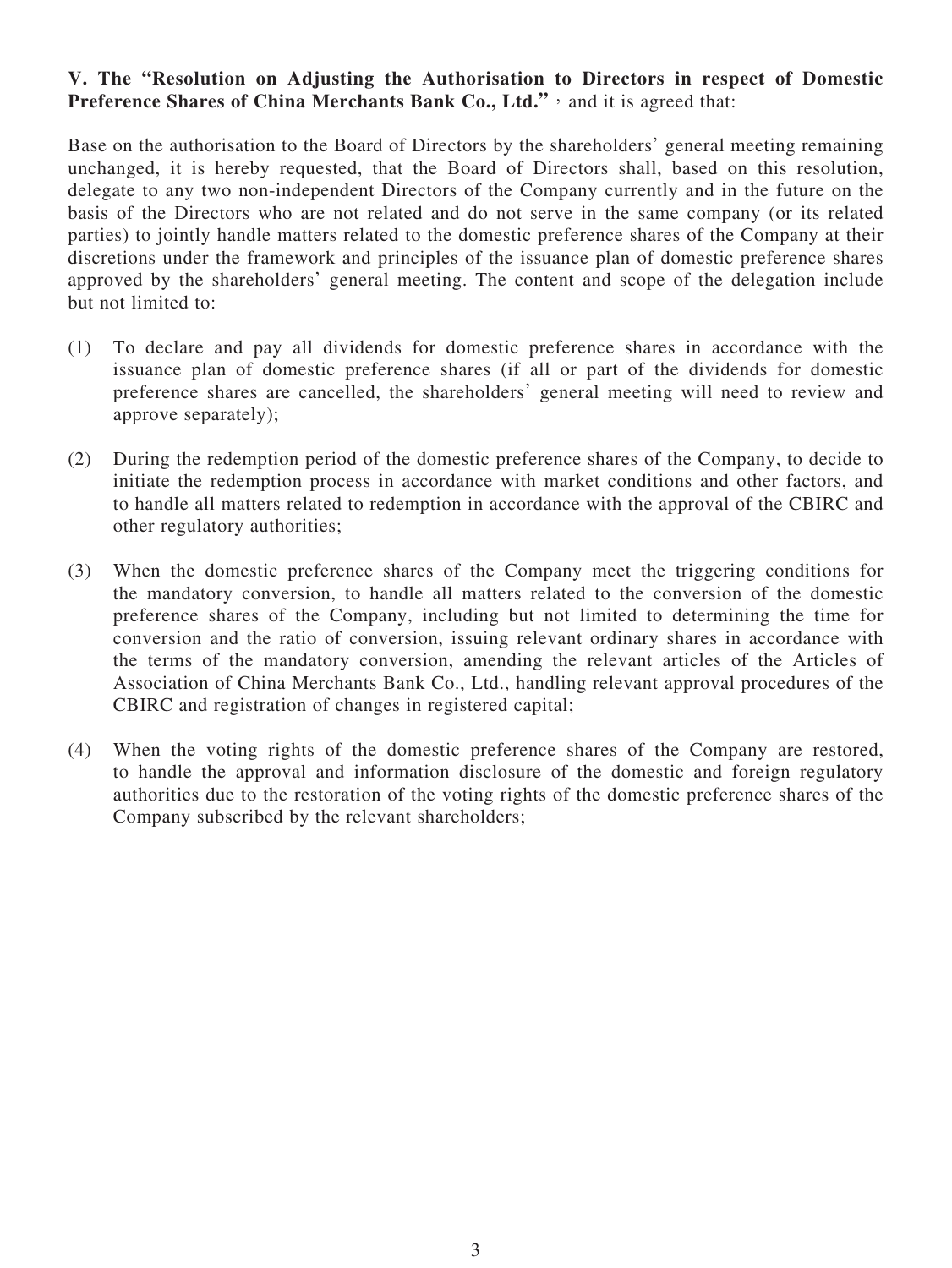- (5) To determine the new benchmark interest rate and dividend rate for domestic preference shares of the Company on the benchmark interest rate adjustment date in accordance with the principles determined in the issuance plan of domestic preference shares approved by the shareholders' general meeting;
- (6) If the regulatory authorities issue new capital regulatory requirements or make significant changes to existing capital regulatory requirements, so that the domestic preference shares of the Company cannot be included in other tier-1 capital, in order to enable the domestic preference shares of the Company to continue to meet the eligibility criteria for other tier-1 capital instruments under the regulatory requirements, to amend the contractual terms of the domestic preference shares of the Company in accordance with the latest requirements of the regulatory authorities.

At such meeting, it is agreed that this resolution will be submitted to the 2021 annual general meeting of the Company for voting, and subject to the approval of more than two-thirds of the voting rights held by shareholders (including their proxies) with voting rights attending the meeting.

Voted in favour: 15 votes Voted against: 0 vote Abstained from voting: 0 vote

**VI. The Notice of the 2021 Annual General Meeting,** and the 2021 annual general meeting of the Company is scheduled to be held on Wednesday, 29 June 2022.

Voted in favour: 15 votes Voted against: 0 vote Abstained from voting: 0 vote

Further announcement will be made by the Company for the notice of the 2021 annual general meeting.

**The Board of Directors of China Merchants Bank Co., Ltd.**

20 May 2022

As at the date of this announcement, the executive directors of the Company are Wang Liang and Tian Huiyu; the non-executive directors of the Company are Miao Jianmin, Fu Gangfeng, Zhou Song, Hong Xiaoyuan, Zhang Jian, Su Min, Wang Daxiong and Luo Sheng; and the independent non-executive directors of the Company are Wong See Hong, Li Menggang, Liu Qiao, Tian Hongqi, Li Chaoxian and Shi Yongdong.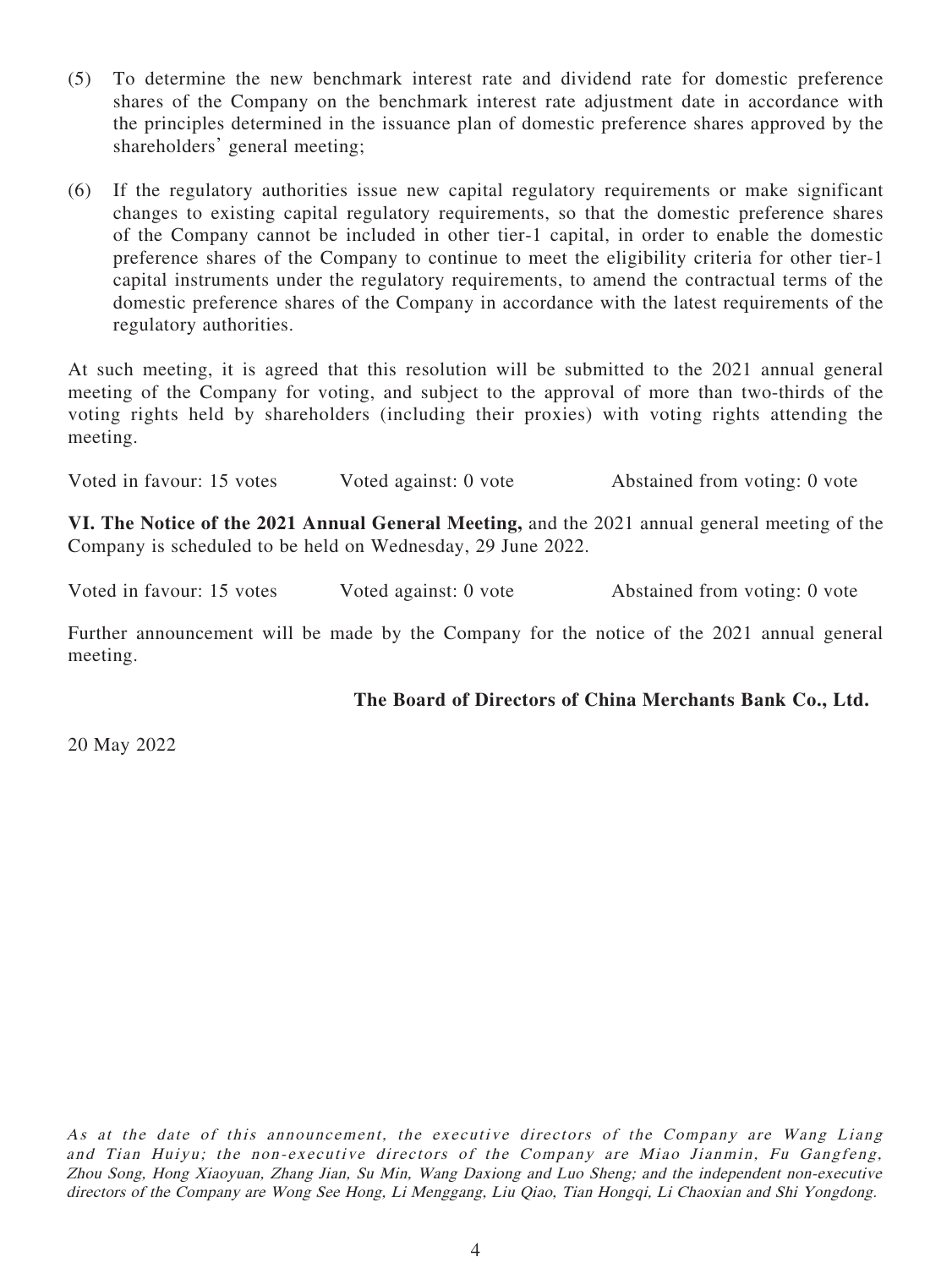# **BIOGRAPHIES AND RELATED INFORMATION OF THE CANDIDATES FOR THE TWELFTH SESSION OF THE BOARD OF DIRECTORS**

## **1. CANDIDATES FOR SHAREHOLDER DIRECTORS**

#### **Nominated by China Merchants Group Ltd.:**

**Mr. Miao Jianmin**, born in January 1965, is the Chairman and Non-Executive Director of the Company. Mr. Miao obtained a doctorate degree in Economics from Central University of Finance and Economics and is a senior economist. He is an alternate member of the nineteenth Central Committee of the Communist Party of China. Mr. Miao is the Chairman of China Merchants Group Ltd. and concurrently serves as the Chairman of China Merchants RenHe Life Insurance Co., Ltd.. Mr. Miao was the Vice Chairman and President of China Life Insurance (Group) Company, the Vice Chairman, President and Chairman of The People's Insurance Company (Group) of China Limited (a company listed on the Hong Kong Stock Exchange), the Chairman of PICC Property and Casualty Company Limited (a company listed on the Hong Kong Stock Exchange), the Chairman of PICC Asset Management Company Limited, the Chairman of PICC Health Insurance Company Limited, the Chairman of The People's Insurance Company of China (Hong Kong), Limited, the Chairman of PICC Capital Investment Management Company Limited, the Chairman of PICC Pension Company Limited and the Chairman of PICC Life Insurance Company Limited.

As far as the Company is aware, as at the date of this announcement, Mr. Miao does not have any interests in the shares of the Company within the meaning of Part XV of the Securities and Futures Ordinance. Mr. Miao has not been penalised by the securities regulatory authority of the State Council and other departments or punished by any stock exchange.

**Mr. Hu Jianhua**, born in November 1962, is a senior engineer with a doctorate degree in Business Administration from the University of South Australia. He currently serves as the Director and General Manager of China Merchants Group Ltd.. He joined China Merchants Group Ltd. in May 2007 and served successively as Director, Executive Deputy General Manager and General Manager of China Merchants Holdings (International) Company Limited, Assistant General Manager of China Merchants Group Ltd.. He has been serving as the Deputy General Manager and Director of China Merchants Group Ltd. since March 2015. Since December 2019, he has been serving as the Director and General Manager of China Merchants Group Ltd. and has been the Chairman of the Board of Supervisors of China Merchants Life Insurance Company Limited since June 2020. From 2014 to 2018, he served as an Independent Director of CIC Overseas Direct Investment Co., Ltd..

As far as the Company is aware, as at the date of this announcement, Mr. Hu does not have any interests in the shares of the Company within the meaning of Part XV of the Securities and Futures Ordinance. Mr. Hu has not been penalised by the securities regulatory authority of the State Council and other departments or punished by any stock exchange.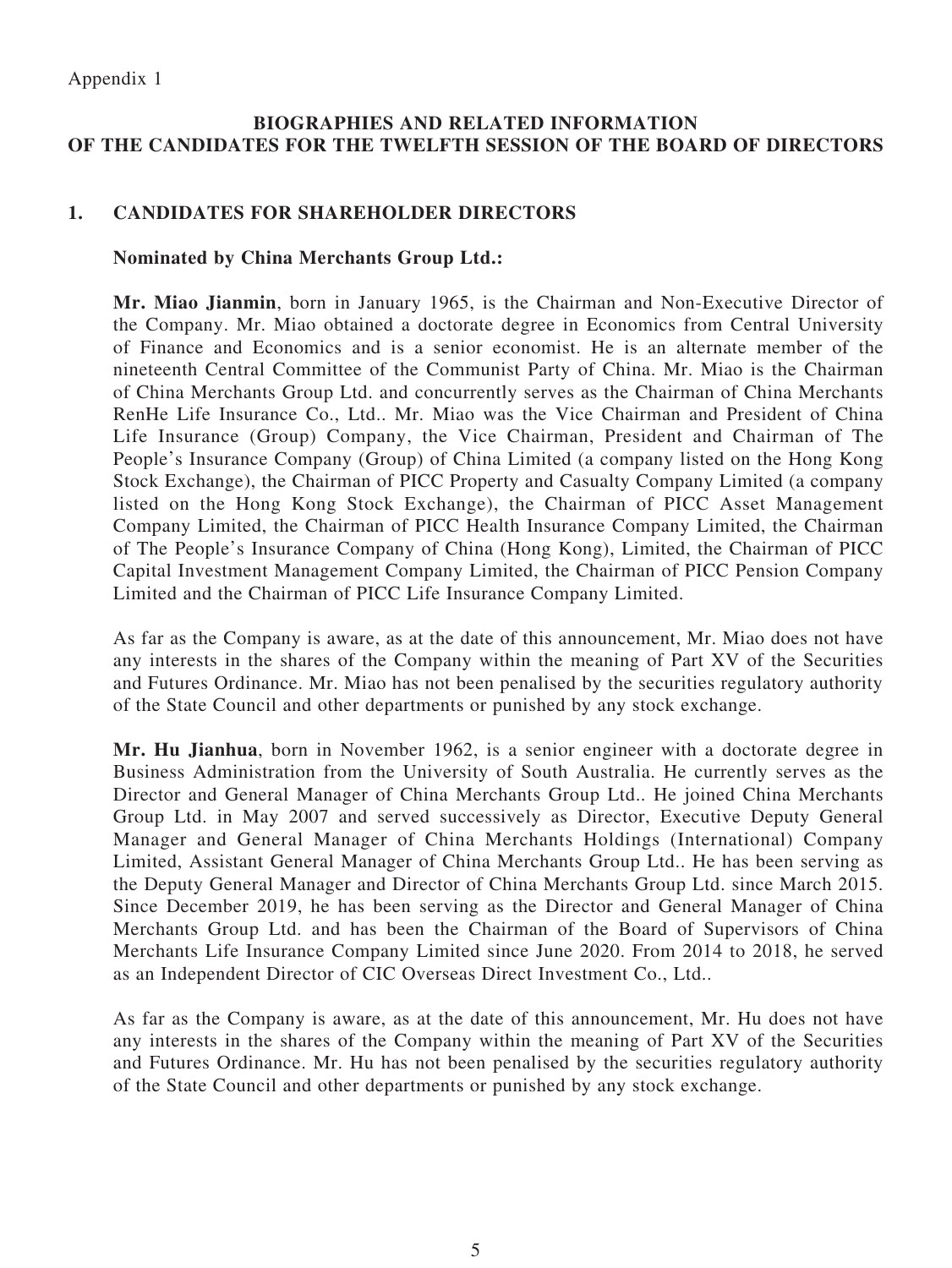**Mr. Zhou Song**, born in April 1972, is a Non-Executive Director of the Company. Mr. Zhou obtained a master's degree of World Economics from Wuhan University. Mr. Zhou is the Chief Accountant of China Merchants Group Ltd., the Chairman of Shenzhen China Merchants Ping An Asset Management Co., Ltd. (深圳市招商平安資產管理有限責任公 司), the Chairman of China Merchants Finance Co., Ltd. (招商局集團財務有限公司), the Chairman of China Merchants Investment Development Co., Ltd. (招商局投資發展有限公司) and the Chairman of the Board of Supervisors of China Merchants Shekou Industrial Zone Holdings Co., Ltd. (a company listed on the Shenzhen Stock Exchange). He was the Deputy General Manager of the Planning and Finance Department of the Head Office of China Merchants Bank, the Vice General Manager of Wuhan Branch, the Deputy General Manager (in charge of work) and General Manager of the Planning and Finance Department of the Head Office, the Employee Supervisor of China Merchants Bank, the Business Director and General Manager of the Assets and Liabilities Management Department of the Head Office, the President of Interbank Financial Department, the General Manager of the Assets Management Department of the Head Office and the Business Director of the Head Office, the President of Investment Banking and Financial Market Department, the General Manager of the Assets Management Department of the Head Office and the Business Director of the Head Office.

As far as the Company is aware, as at the date of this announcement, Mr. Zhou's spouse holds 23,282 A shares in the Company. Save as disclosed above, Mr. Zhou does not have any interests in the shares of the Company within the meaning of Part XV of the Securities and Futures Ordinance. Mr. Zhou has not been penalised by the securities regulatory authority of the State Council and other departments or punished by any stock exchange.

**Mr. Hong Xiaoyuan**, born in March 1963, is a Non-Executive Director of the Company. Mr. Hong obtained a master's degree in Economics from Peking University and a master's degree in Science from Australian National University. He is a senior economist. He serves as the Director of China Merchants Holdings (Hong Kong) Company Limited and the Assistant General Manager of China Merchants Group Ltd., the Director (Executive) of the Executive Committee of the China Merchants Financial Group/Platform and the Chairman of China Merchants Finance Holdings Company Limited. He concurrently serves as the Chairman of China Merchants Finance Investment Holdings Co., Ltd., China Merchants Capital Investments Co., Ltd., China Merchants United Development Company Limited and China Merchants Innovative Investment Management Co., Ltd., and the Director of China Merchants RenHe Life Insurance Co., Ltd. and CNIC Corporation Limited. He served as the Director of China Merchants Securities Co., Ltd. (a company then listed on Shanghai Stock Exchange), the Chairman of the Board of Directors of China Merchants China Direct Investments Limited (a company listed on Hong Kong Stock Exchange), the Chief Executive Officer of China Merchants Finance Holdings Company Limited and the Chairman of Shenzhen CMB Qianhai Financial Asset Exchange Co., Ltd..

As far as the Company is aware, as at the date of this announcement, Mr. Hong does not have any interests in the shares of the Company within the meaning of Part XV of the Securities and Futures Ordinance. Mr. Hong has not been penalised by the securities regulatory authority of the State Council and other departments or punished by any stock exchange.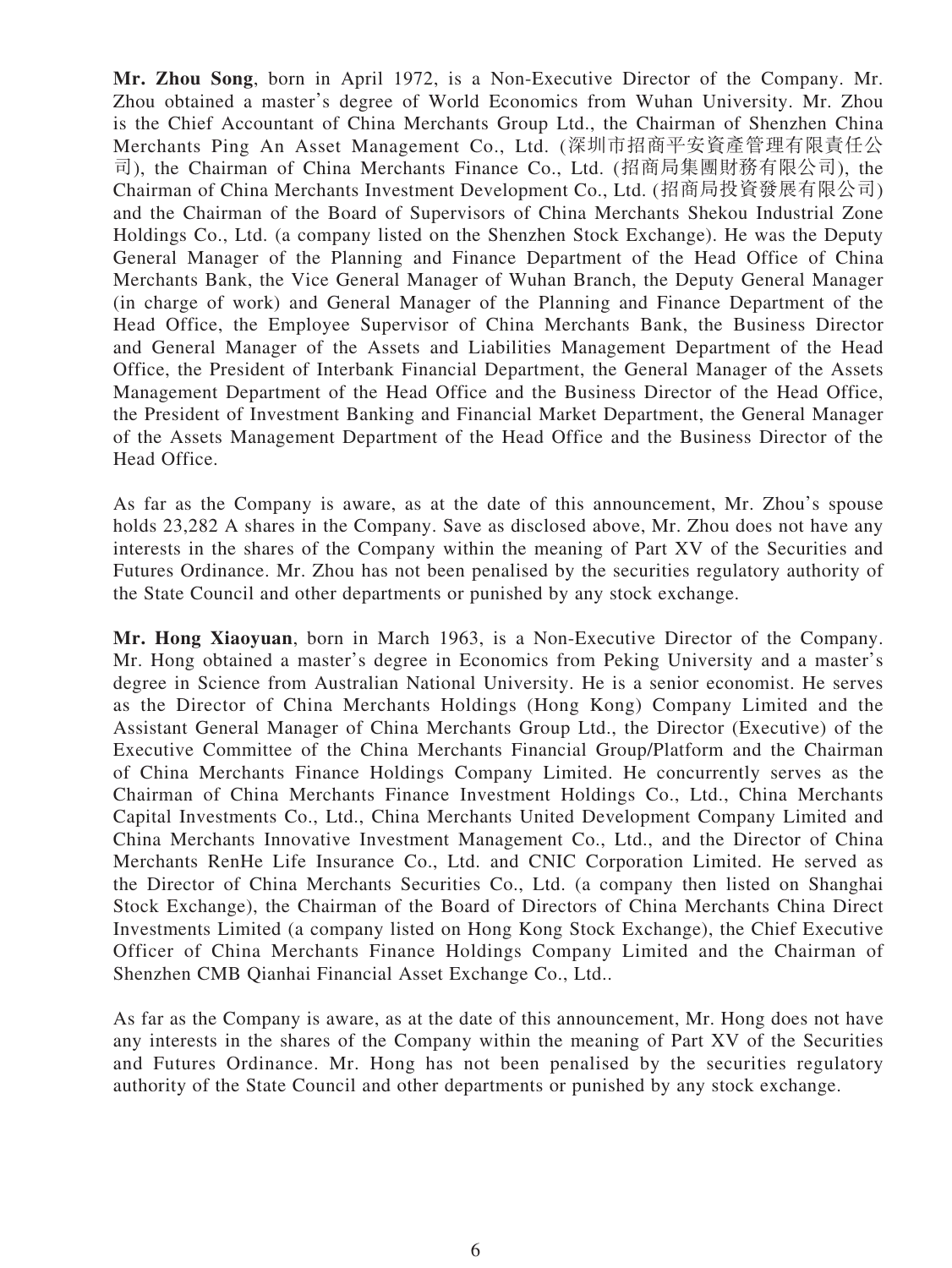**Mr. Zhang Jian**, born in October 1964, is a Non-Executive Director of the Company. Mr. Zhang obtained a bachelor's degree in Economics and Management from the Department of Economics of Nanjing University and a master's degree in Econometrics from the Business School of Nanjing University, and is a senior economist. He is the Chief Digital Officer of China Merchants Group Ltd., the Director of the Digital Center, the Deputy Director (Executive) of the Executive Committee of the China Merchants Financial Group/Platform and a Director of China Merchants Finance Holdings Company Limited. He concurrently serves as the Chairman of China Merchants Commerce Financial Leasing Co., Ltd. (招商局通 商融資租賃有限公司), the Chairman of China Merchants Financial Technology Co., Ltd. (招 商局金融科技有限公司), a Director of China Merchants Innovative Investment Management Co., Ltd., a Director of China Merchants Innovative Investment (International) Co., Ltd. (招商局創新投資(國際)有限公司), a Director of China Merchants Innovation Investment General Partnership (International) Co., Ltd. (招商局創新投資普通合夥(國際)有限公司), a Director of Shi Jin Shi Credit Service Co., Ltd. (試金石信用服務有限公司) and a Director of Four Rivers Investment Management Co., Ltd. (四源合股權投資管理有限公司). He served as a Director of China Merchants RenHe Life Insurance Company Limited, a Director of China Merchants Insurance Holdings Co., Ltd. (招商局保險控股有限公司), a Director of China Merchants Ping An Asset Management Co., Ltd., Deputy General Manager of China Merchants Finance Holdings Co., Ltd., a Director of Shenzhen CMB Qianhai Financial Asset Exchange Co., Ltd., General Manager of Finance Department of China Merchants Group Ltd., the Vice Chairman of China Merchants Capital Investments Co., Ltd., a Nonexecutive Director and the Chairman of the Board of Directors of China Merchants China Direct Investments Limited (a company listed on the Hong Kong Stock Exchange), a Director of China Merchants Capital Investments Co., Ltd., a Director of China Great Bay Area Fund Management Co., Limited, a Director of China Merchants Capital Holdings (International) Limited, the Vice Chairman of China Merchants Capital Management Co. Ltd., the Vice Chairman of China Merchants Capital Holdings Co. Ltd. and a Director of China Merchants United Development Company Limited.

As far as the Company is aware, as at the date of this announcement, Mr. Zhang does not have any interests in the shares of the Company within the meaning of Part XV of the Securities and Futures Ordinance. Mr. Zhang has not been penalised by the securities regulatory authority of the State Council and other departments or punished by any stock exchange.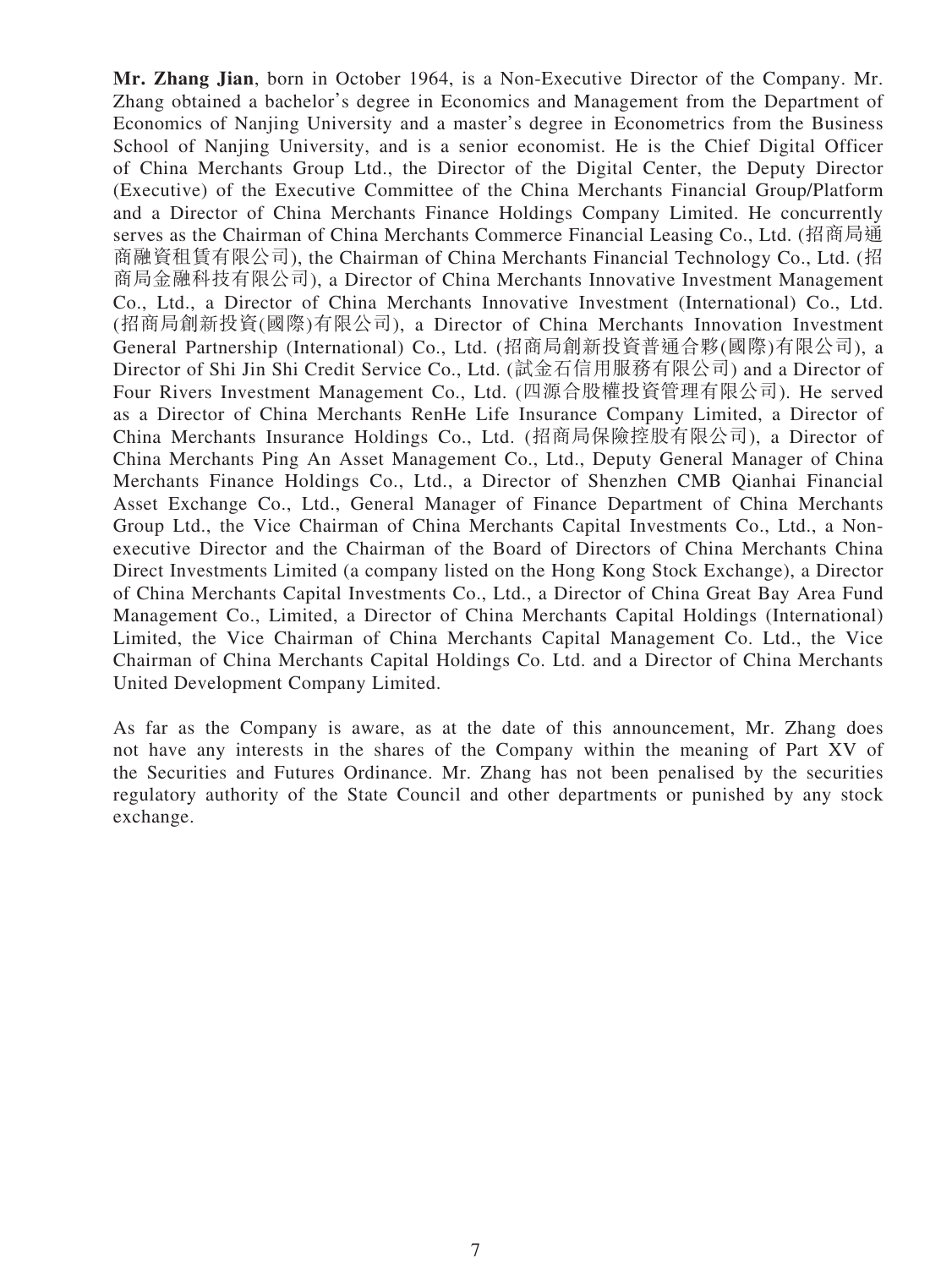**Ms. Su Min**, born in February 1968, is a Non-Executive Director of the Company. Ms. Su obtained a bachelor's degree in Finance from Shanghai University of Finance and Economics and a master's degree in Business Administration from China University of Technology, and is a senior accountant, a non-practicing member of Chinese Institute of Certified Public Accountants and a non-practicing member of China Appraisal Society. She is the Deputy Director (Executive) of the Executive Committee of the China Merchants Financial Group/ Platform. She concurrently serves as a Director of Bosera Asset Management Co., Limited, a Director of China Merchants Securities Co., Ltd. (a company listed on Hong Kong Stock Exchange and Shanghai Stock Exchange) and a Director of China Great Wall Securities Co., Ltd. (長城證券股份有限公司). She successively served as the Deputy Director of Property Office of the State-owned Assets Supervision and Administration Commission of Anhui Province, a Director of Huishang Bank, the Deputy General Manager and Chief Accountant of Anhui Energy Group Co., Ltd., the Chief Accountant of China Shipping (Group) Company, the Chairman of China Shipping Finance Co., Ltd., the Chairman of COSCO SHIPPING Leasing Co., Ltd. (中遠海運租賃有限公司), a Director of Bank of Kunlun, and a Director of China Shipping Development Co., Ltd. (a company listed on Hong Kong Stock Exchange and Shanghai Stock Exchange) and China Shipping Container Lines Company Limited (a company listed on Hong Kong Stock Exchange and Shanghai Stock Exchange). She served as a Director of China Merchants Innovation Investment Management Co., Ltd. (招商局創新 投資管理有限責任公司), a Supervisor of China Merchants Capital Investments Co., Ltd. and the General Manager of China Merchants Finance Holdings Co., Limited.

As far as the Company is aware, as at the date of this announcement, Ms. Su does not have any interests in the shares of the Company within the meaning of Part XV of the Securities and Futures Ordinance. Ms. Su has not been penalised by the securities regulatory authority of the State Council and other departments or punished by any stock exchange.

#### **Nominated by China COSCO Shipping Corporation Limited:**

**Mr. Fu Gangfeng**, born in December 1966, is the Vice Chairman and Non-Executive Director of the Company. Mr. Fu obtained a bachelor's degree in Finance and a master's degree in Management Engineering from Xi'an Highway College and is a senior accountant. He is the Director and General Manager of China COSCO Shipping Corporation Limited. He serves as a member and standing committee member of the 13th Session of the Shanghai People's Political Consultative Committee. He was the Deputy Director of the Shekou ZhongHua Certified Public Accountants, the Director of the Chief Accountant Office, Deputy Chief Accountant and the Chief Financial Officer of China Merchants Shekou Industrial Zone Co., Ltd., the Chief Financial Officer of China Merchants Shekou Holdings Co., Ltd., the General Manager of the Finance Division, the Chief Financial Officer and Chief Accountant of China Merchants Group Ltd., the Director and General Manager of China Merchants Group Ltd., the Chairman of China Merchants Port Group Co., Ltd. (a company listed on Shenzhen Stock Exchange), the Executive Director and Chairman of the Board of Directors of China Merchants Port Holdings Company Limited (a company listed on Hong Kong Stock Exchange), and the Chairman of the Board of Supervisors of China Merchants RenHe Life Insurance Co., Ltd..

As far as the Company is aware, as at the date of this announcement, Mr. Fu does not have any interests in the shares of the Company within the meaning of Part XV of the Securities and Futures Ordinance. Mr. Fu has not been penalised by the securities regulatory authority of the State Council and other departments or punished by any stock exchange.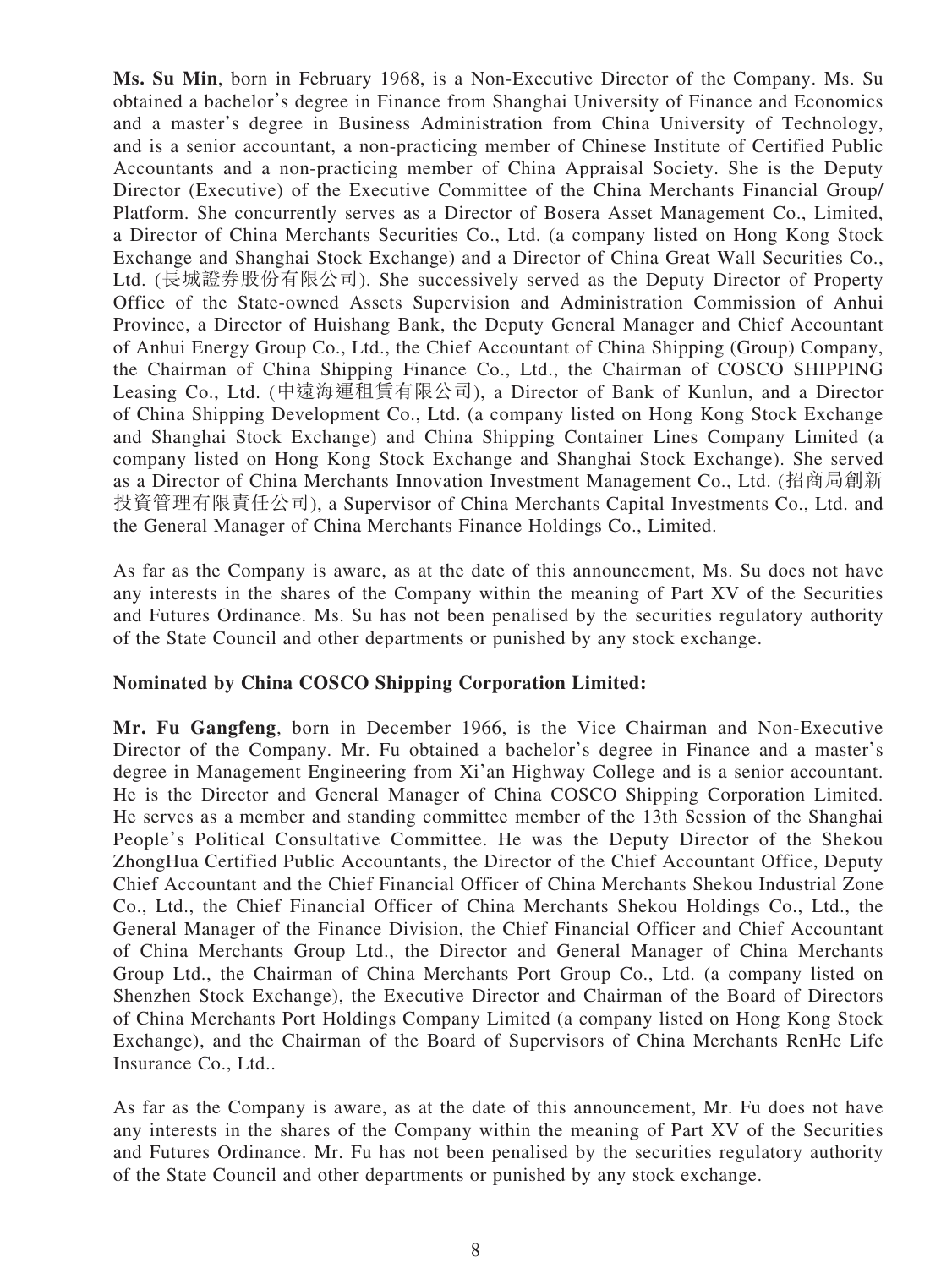**Mr. Sun Yunfei**, born in August 1965, is a senior economist (researcher level) with a master's degree in Business Administration from the School of Management of Fudan University. He currently serves as the Deputy General Manager and chief accountant of China COSCO Shipping Corporation Limited. He served as the Deputy Director of the Economic Planning and Statistics Department, the Director of the Planning and Planning Department and the deputy chief accountant of Hudong Shipyard (滬東造船廠), chief accountant of Hudong Shipbuilding (Group) Co., Ltd. (滬東造船(集團)有限公司), Director and Chief Financial Officer of Hudong-Zhonghua Shipbuilding (Group) Co., Ltd., deputy chief accountant and chief accountant at China State Shipbuilding Corporation, Deputy General Manager of China State Shipbuilding Corporation, etc. Since August 2018, he has been serving as the Deputy General Manager and chief accountant of China COSCO Shipping Corporation Limited.

As far as the Company is aware, as at the date of this announcement, Mr. Sun does not have any interests in the shares of the Company within the meaning of Part XV of the Securities and Futures Ordinance. Mr. Sun has not been penalised by the securities regulatory authority of the State Council and other departments or punished by any stock exchange.

**Mr. Chen Dong**, born in December 1974, is a senior accountant with a master's degree in economics from the Shanghai University of Finance and Economics. He currently serves as the General Manager of the Financial Management Division of China COSCO Shipping Corporation Limited. He concurrently served as a Director of COSCO SHIPPING Specialized Carriers Co., Ltd. (a company listed on the Shanghai Stock Exchange), COSCO SHIPPING International (Hong Kong) Co., Ltd. (a company listed on the Hong Kong Stock Exchange) and COSCO SHIPPING Ports Limited (a company listed on the Hong Kong Stock Exchange). He served as Assistant Director and Deputy General Manager of the Finance and Accounting Department of China Shipping Development Co., Ltd. Tanker Company, Deputy Director of Risk Control Center of Enterprise Management Department, Deputy Director of Risk Control Department of Accounting and Finance Department, Deputy Director of Finance Department, Senior Manager of Finance and Tax Management Office of Finance Department, Assistant General Manager and Deputy General Manager of Finance Department of China Shipping (Group) Company and Deputy General Manager of the Financial Management Division of China COSCO Shipping Corporation Limited, etc. Since September 2016, he has been serving as the General Manager of the Financial Management Department of China COSCO Shipping Corporation Limited.

As far as the Company is aware, as at the date of this announcement, Mr. Chen does not have any interests in the shares of the Company within the meaning of Part XV of the Securities and Futures Ordinance. Mr. Chen has not been penalised by the securities regulatory authority of the State Council and other departments or punished by any stock exchange.

If the abovementioned candidates for Shareholder Directors are elected as Shareholder Directors of the Company, they will not receive any Director remuneration. Save as disclosed above, the abovementioned candidates for Shareholder Directors do not hold any director or supervisor position in any other listed public companies, nor have any other major appointment or qualification during last three years. Save as disclosed above, they also do not have any relationship with any other Directors, Supervisors or senior management or substantial Shareholders of the Company.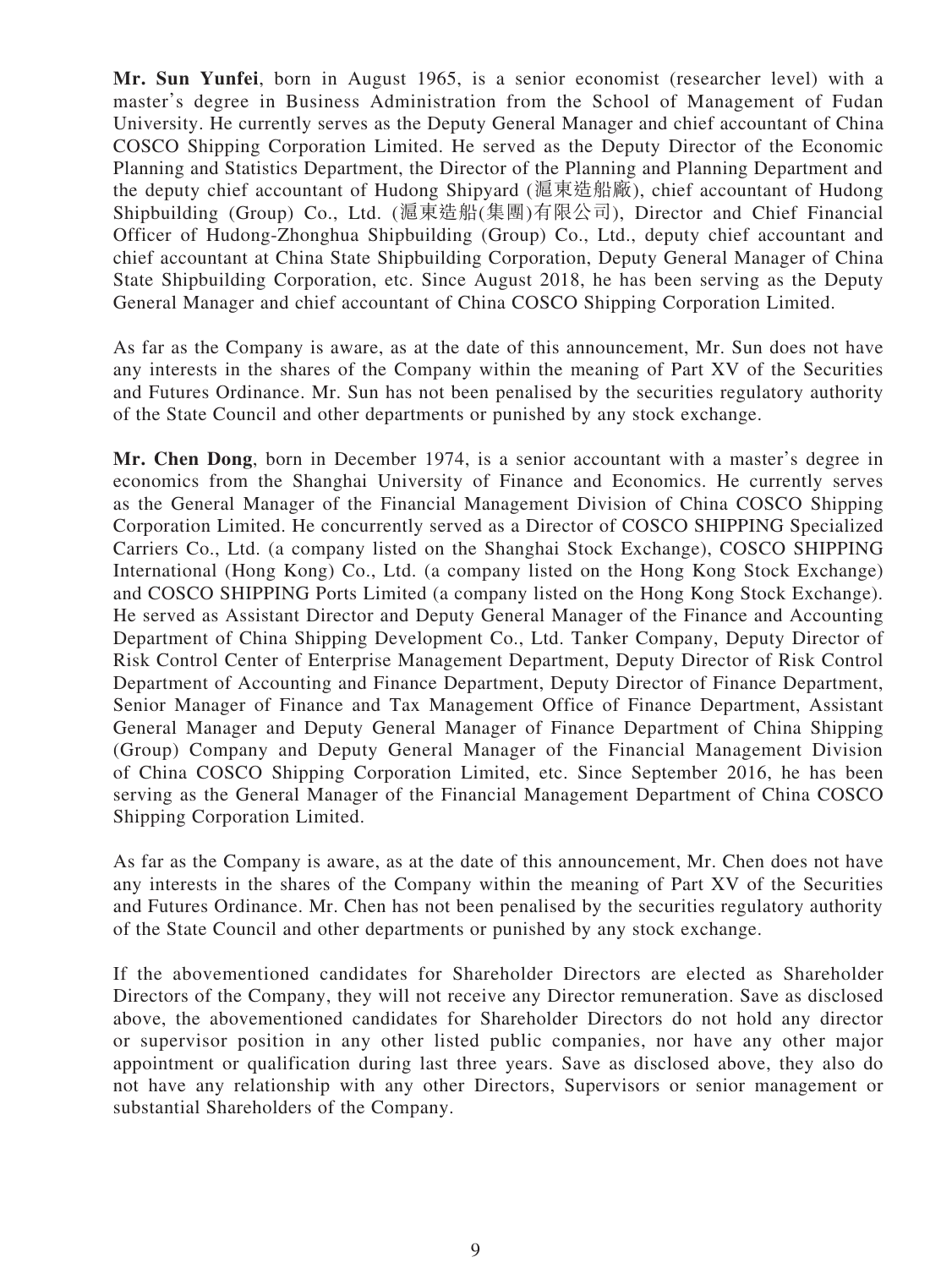In addition, there is no other information in relation to the abovementioned candidates for Shareholder Directors which are discloseable pursuant to any of the requirements set out in Rules  $13.51(2)(h)$  to  $13.51(2)(v)$  of the Rules Governing the Listing of Securities on The Stock Exchange of Hong Kong Limited (the "**Listing Rules**"). Save for the above, there is no other matters that needs to be brought to the attention of the Shareholders of the Company.

#### **2. CANDIDATES FOR EXECUTIVE DIRECTORS**

**Mr. Wang Liang**, born in December 1965, is an Executive Director, President-elect, concurrently Chief Financial Officer and Secretary of the Board of Directors of the Company. Mr. Wang obtained a master's degree from Renmin University of China. He is a senior economist. He joined Beijing Branch of China Merchants Bank in June 1995 and successively served as Assistant General Manager, Deputy General Manager and General Manager of Beijing Branch of the Company from October 2001. He served as Executive Assistant President of the Company and concurrently as General Manager of Beijing Branch from June 2012. He ceased to serve as General Manager of Beijing Branch from November 2013. He became Executive Vice President of the Company from January 2015 and concurrently served as Secretary of the Board of Directors of the Company from November 2016 to April 2019. He has been concurrently serving as Chief Financial Officer of the Company from April 2019. He has been First Executive Vice President, Secretary of the Board of Directors, Company Secretary, as well as the authorised representative in charge of matters in relation to listing in Hong Kong since August 2021. He has been presiding over overall business of the Company since 18 April 2022. He has been President-elect of the Company since 19 May 2022. He concurrently serves as Vice President of the Payment & Clearing Association of China, a member of the High-level Guidance and Coordination Committee for Data Governance of the China Banking and Insurance Regulatory Commission, a Director of the fourth session of the Professional Committee for Intermediary Business of the China Banking Association and an Executive Council Member of the sixth session of the Banking Accounting Society of China.

As far as the Company is aware, as at the date of this announcement, Mr. Wang holds 250,000 A shares in the Company. Save as disclosed above, Mr. Wang does not have any interests in the shares of the Company within the meaning of Part XV of the Securities and Futures Ordinance. Mr. Wang has not been penalised by the securities regulatory authority of the State Council and other departments or punished by any stock exchange.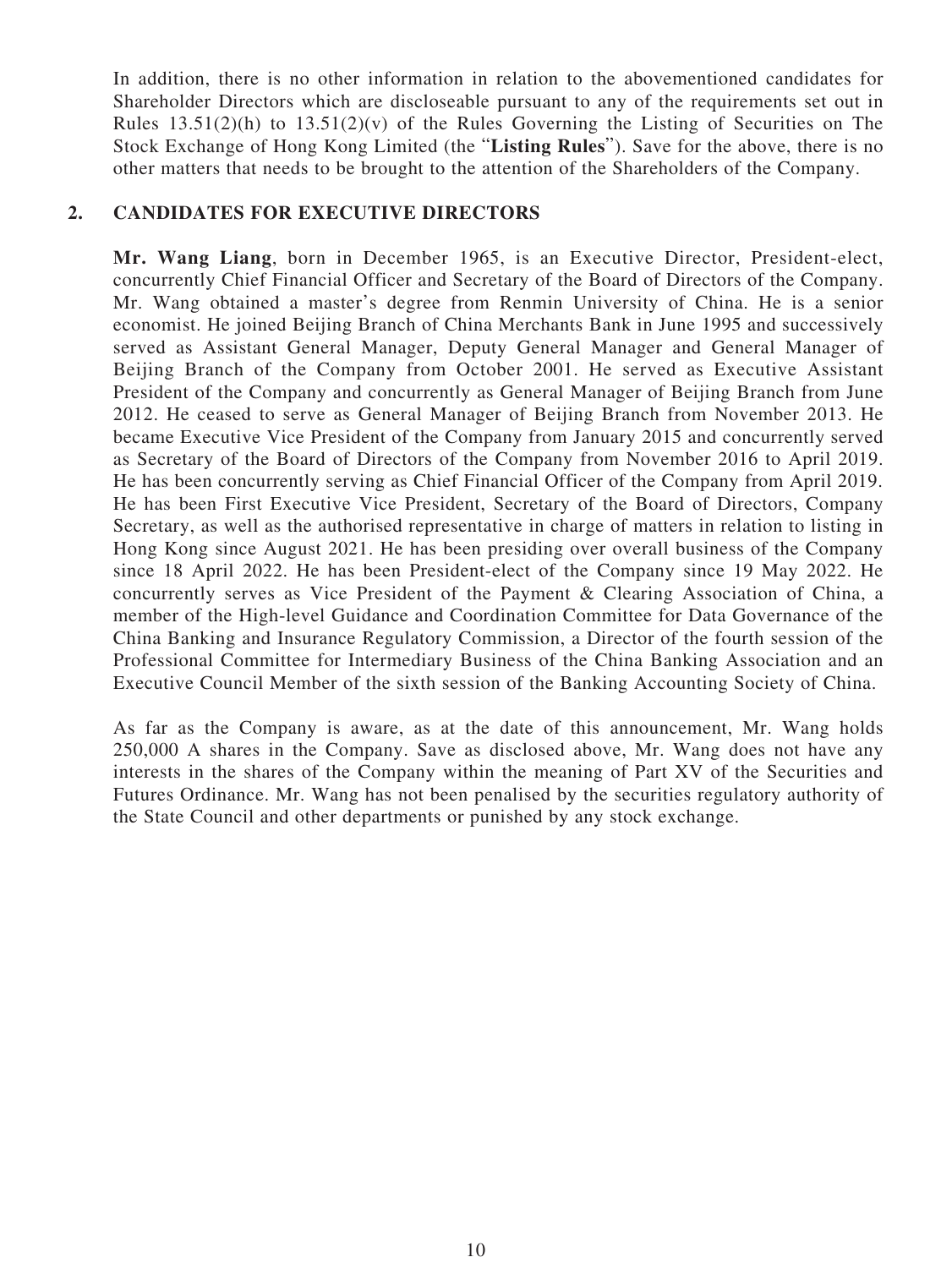**Mr. Li Delin**, born in December 1974, is an Executive Vice President of the Company. He is a senior economist with a doctorate degree in economics from Wuhan University. He joined the Company in October 2013 and successively served as the Company's Director of General Office, General Manager of Strategic Customers Department, General Manager of both Strategic Customers Department and Institutional Customers Department, and General Manager of Shanghai Branch as well as General Manager of Shanghai Pilot Free Trade Zone Branch of the Company. He served as Executive Assistant President of the Company since April 2019 and has been Executive Vice President of the Company since March 2021. He is also the chairman of the Board of Supervisors of the Shenzhen Association of Listed Companies and the vice chairman of the National Association of Financial Market Institutional Investors.

As far as the Company is aware, as at the date of this announcement, Mr. Li holds 204,400 A shares in the Company. Save as disclosed above, Mr. Li does not have any interests in the shares of the Company within the meaning of Part XV of the Securities and Futures Ordinance. Mr. Li has not been penalised by the securities regulatory authority of the State Council and other departments or punished by any stock exchange.

If the abovementioned candidates for Executive Directors are elected as Executive Directors of the Company, their remuneration will be determined in accordance with relevant provisions set out in the "Policies on Remunerations of Senior Management of China Merchants Bank Co., Ltd." passed by the Board of Directors. For the actual remuneration of the Executive Directors of the Company, please refer to the annual report of the Company. Save as disclosed above, the abovementioned candidates for Executive Directors did not hold any director or supervisor position in any other listed public companies, nor did they have any other major appointment or qualification during the last three years. Save as disclosed above, they also do not have any relationship with any other Directors, Supervisors or senior management or substantial Shareholders of the Company.

In addition, there is no other information in relation to the abovementioned candidates for Executive Directors which is discloseable pursuant to any of the requirements set out in Rules  $13.51(2)$ (h) to  $13.51(2)$ (v) of the Listing Rules. Save for the above, there is no other matter that needs to be brought to the attention of the Shareholders of the Company.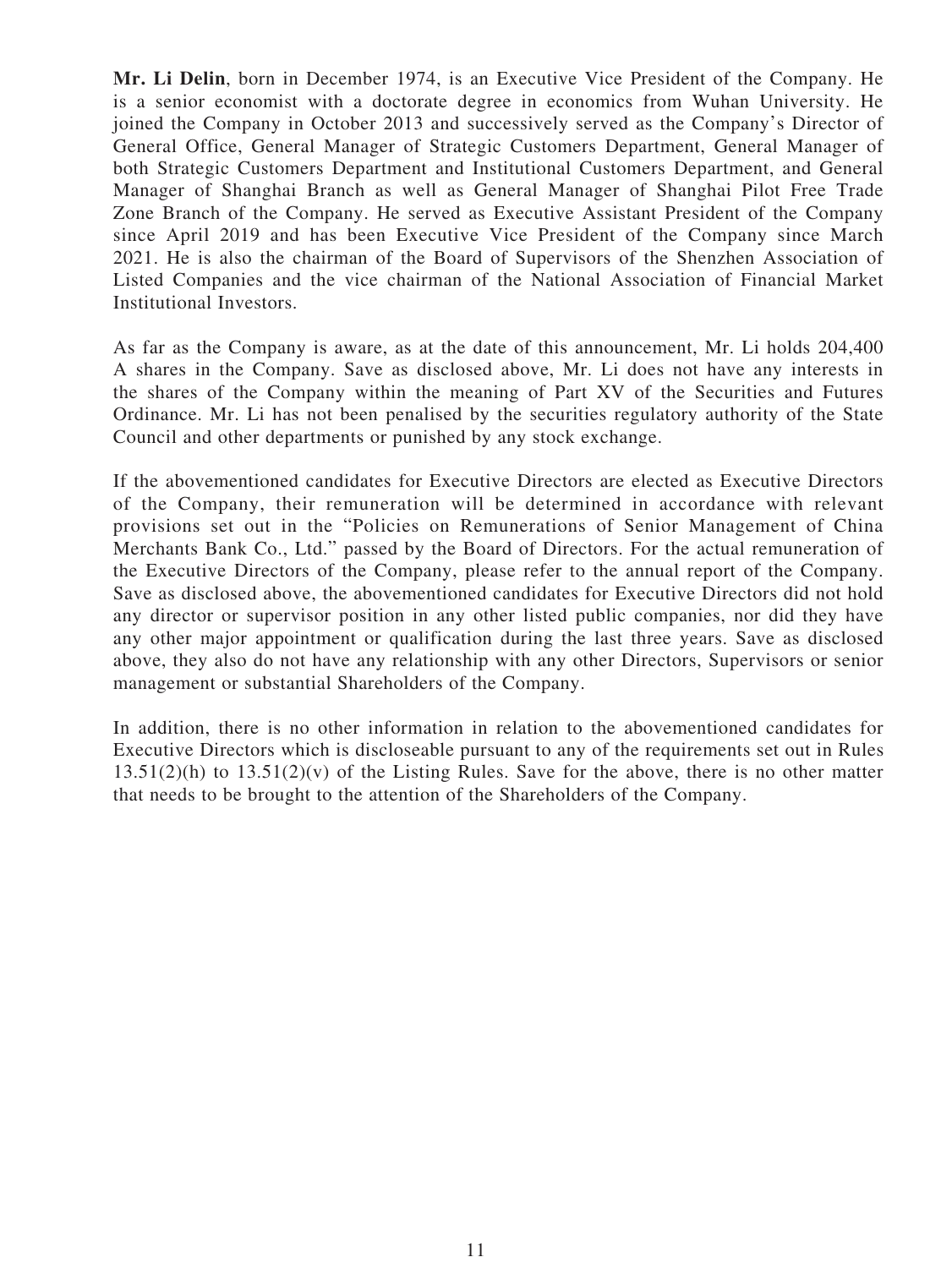#### **3. CANDIDATES FOR THE INDEPENDENT DIRECTORS**

**Mr. Wong See Hong**, born in June 1953, is an Independent Non-Executive Director of the Company. Mr. Wong obtained a bachelor's degree in Business Administration from the National University of Singapore, a master's degree in Investment Management from Hong Kong University of Science and Technology, and a doctorate degree in Transformational Leadership (DTL) from Bethel Bible Seminary. He is an Independent Director of The Frasers Hospitality Assets Management Pte., Ltd. (新加坡輝盛國際資產管理有限公司) and EC World Asset Management Private Limited and a member of the Financial Management Commission of the Hong Kong Administration Society (香港管理學會財務管理委員會). He previously served as the Deputy Chief Executive of BOCHK, head, Managing Director and President for the Southeast Asia region, and the head of the Financial Market Department in Asia (亞洲區金融市場部主管) of ABN AMRO Bank, a Director of Bank of China Group Insurance Company Limited, the Chairman of the Board of BOC Group Trustee Company Limited, the Chairman of BOCI-Prudential MPF (中銀保誠強積金), the Chairman of BOCHK Asset Management Limited, a member of the Board of Directors of the Civil Servants Institute of Prime Minister's Office Singapore (新加坡總理辦公室公務員學院), a member of the Client Consulting Commission (客戶諮詢委員會) of Thomson Reuters and an Independent Director of HDR Global Trading Limited.

As far as the Company is aware, as at the date of this announcement, Mr. Wong does not have any interests in the shares of the Company within the meaning of Part XV of the Securities and Futures Ordinance. Mr. Wong has not been penalised by the securities regulatory authority of the State Council and other departments or punished by any stock exchange.

**Mr. Li Menggang**, born in April 1967, is an Independent Non-Executive Director of the Company. Mr. Li obtained a Ph.D. in Economics and a post-doctoral degree in both Transportation and Communication Engineering and Theoretical Economics from Beijing Jiaotong University. He has been serving as a professor and doctoral supervisor at Beijing Jiaotong University, the Dean of the National Academy of Economic Security (NAES) of Beijing Jiaotong University, the Director of Beijing Laboratory of National Economic Security Pre-Warning Project and the Chief Expert of Major Bidding Projects of the National Social Science Fund. He concurrently serves as the Vice President and the Deputy Director of the Expert Committee of China Human Resource Development Association, the Director of the Human Capital Institute, the Vice President of Guanghua Engineering Science and Technology Award Foundation (光華工程科技獎勵基金會), the Deputy Director of the Independent Board Committee of China Association for Public Companies and an Independent Director of Huadian Power International Corporation Limited (a company listed on Hong Kong Stock Exchange and Shanghai Stock Exchange). He served as an Independent Director of Sichuan Golden Summit (Group) Joint-stock Co., Ltd. (a company listed on Shanghai Stock Exchange), an Independent Non-Executive Director of Yuxing InfoTech Investment Holdings Limited (a company listed on Hong Kong Stock Exchange), the Chairman of the Professional Committee of the Logistics Informatisation and Industrial Security System of the Institute of Electrical and Electronics Engineers (IEEE), the Independent Director of Hunan Copote Science & Technology Co., Ltd. (a company listed on Shanghai Stock Exchange) and the Independent Director of Daqin Railway Co., Ltd. (a company listed on Shanghai Stock Exchange).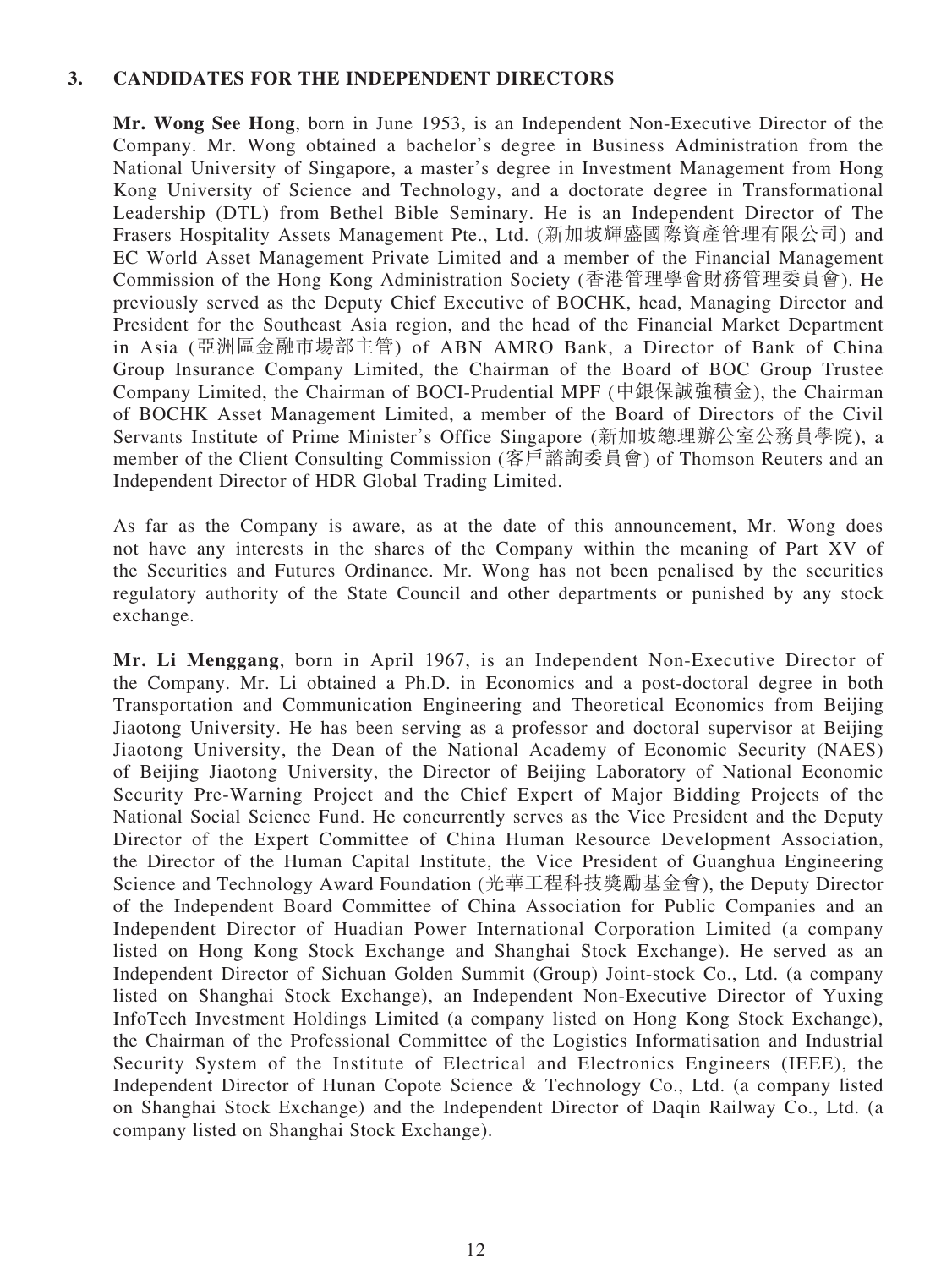As far as the Company is aware, as at the date of this announcement, Mr. Li does not have any interests in the shares of the Company within the meaning of Part XV of the Securities and Futures Ordinance. Mr. Li has not been penalised by the securities regulatory authority of the State Council and other departments or punished by any stock exchange.

**Mr. Liu Qiao**, born in May 1970, is an Independent Non-Executive Director of the Company. Mr. Liu obtained a bachelor of science degree in Economics and Mathematics from Renmin University of China, a master's degree in Economics from the Institute of Finance of People's Bank of China and a Ph.D. in Economics from University of California, Los Angeles in the United States and is a distinguished professor (特聘教授) of Changjiang Scholars Program. He has been serving as the Dean at the Guanghua School of Management of Peking University, professor of Finance and Economics and doctoral supervisor. He is also a member of Think Tank Committee of All-China Federation of Industry and Commerce (全 國工商聯智庫委員會), the Economic Research Center of Chinese Kuomintang Revolutionary Committee, the expert panel of the Shenzhen Stock Exchange and the Listing Committee of ChiNext of Shenzhen Stock Exchange; an advisor of the post-doctoral stations of the CSRC, the Shenzhen Stock Exchange, the China Financial Futures Exchange and China Minsheng Banking Corp., Ltd. etc., the Vice Chairman of the China Enterprise Reform and Development Society (中國企業改革與發展研究會), an Independent Non-Executive Director of CSC Financial Co., Ltd. (a company listed on Hong Kong Stock Exchange and Shanghai Stock Exchange), and an Independent Director of Beijing Capital Co., Ltd. (a company listed on Shanghai Stock Exchange). Mr. Liu served as an assistant professor at School of Economics and Finance of the University of Hong Kong, a consultant of the Asia-Pacific Corporate Finance & Strategy Practice of McKinsey & Company, an assistant professor and associate professor (with tenure) at the Faculty of Business and Economics of the University of Hong Kong and an Independent Non-Executive Director of Zensun Enterprises Limited (formerly known as the ZH International Holdings Limited, a company listed on Hong Kong Stock Exchange).

As far as the Company is aware, as at the date of this announcement, Mr. Liu does not have any interests in the shares of the Company within the meaning of Part XV of the Securities and Futures Ordinance. Mr. Liu has not been penalised by the securities regulatory authority of the State Council and other departments or punished by any stock exchange.

**Mr. Tian Hongqi**, born in May 1957, is an Independent Non-Executive Director of the Company. Mr. Tian obtained a bachelor's degree in Finance and Accounting from the Faculty of Water Transportation Management of Shanghai Maritime University, and is a senior accountant. He concurrently serves as the Independent Director of Nanjing Tanker Corporation (招商局南京油運股份有限公司,a company listed on Shanghai Stock Exchange). He previously served as the Chief Financial Officer and Chief Information Officer of COSCO SHIPPING Bulk Co., Ltd., the General Manager of the Finance Department of COSCO Container Lines Co., Ltd., the Director and the General Manager of the Financial Department of COSCO Japan, the Chief Financial Officer of COSCO Holdings (Singapore) Pte. Ltd. (中遠控股(新加坡)有限公司), the General Manager of the Finance Department of the COSCO Container Transportation Operation Headquarters (中遠集裝箱運輸經營總部), and the Deputy Director of the Finance Department of COSCO.

As far as the Company is aware, as at the date of this announcement, Mr. Tian does not have any interests in the shares of the Company within the meaning of Part XV of the Securities and Futures Ordinance. Mr. Tian has not been penalised by the securities regulatory authority of the State Council and other departments or punished by any stock exchange.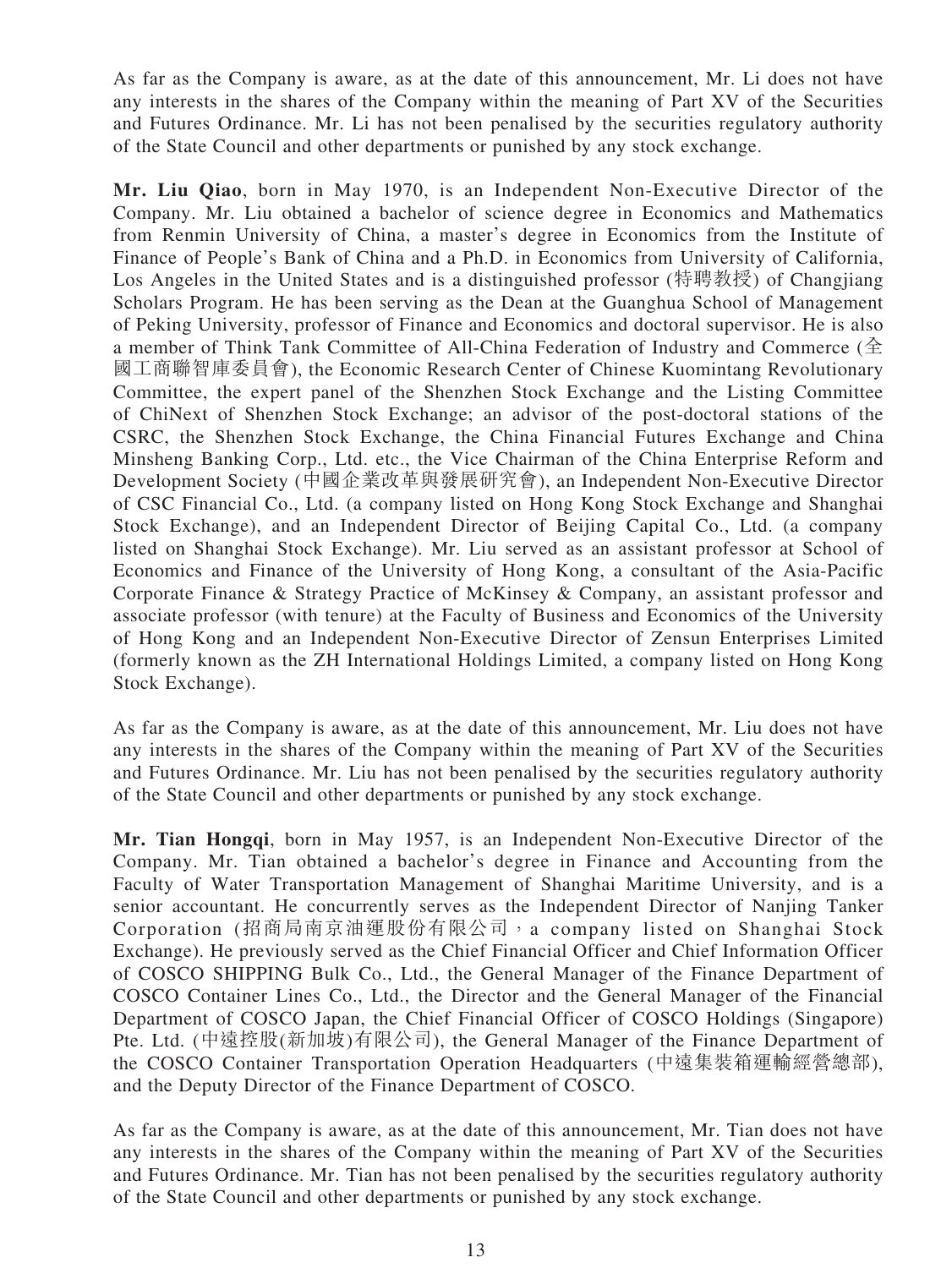**Mr. Li Chaoxian**, born in September 1958, is an Independent Non-Executive Director of the Company. Mr. Li obtained a doctorate in Industrial Economics and a master's degree in Statistics, respectively from Renmin University of China. He is currently a professor and doctoral supervisor of Beijing Technology and Business University, and concurrently serves as an Independent Director of China World Trade Center Company Limited (a company listed on Shanghai Stock Exchange) and an Independent Director of Beijing HuaDaJianYe Engineering Management Co., Ltd. (北京華達建業工程管理股份有限公司) (a company listed on the National Equities Exchange and Quotations). He served as the Deputy Director and Director of the Finance Department of Beijing Business School (predecessor of Beijing Technology and Business University), Deputy Dean and Dean of the School of Economics of Beijing Technology and Business University, Chief of the Academic Affairs Office of Beijing Technology and Business University, and Vice President of Beijing Technology and Business University.

As far as the Company is aware, as at the date of this announcement, Mr. Li does not have any interests in the shares of the Company within the meaning of Part XV of the Securities and Futures Ordinance. Mr. Li has not been penalised by the securities regulatory authority of the State Council and other departments or punished by any stock exchange.

**Mr. Shi Yongdong**, born in November 1968, is an Independent Non-Executive Director of the Company. Mr. Shi obtained a doctorate in Economics from Dongbei University of Finance and Economics and a master's degree in Applied Mathematics from Jilin University. He is currently the dean of the School of Applied Finance and Behavioral Sciences of Dongbei University of Finance and Economics, and concurrently serves as a council member of China Finance Society, a standing council member of the Chinese Finance Annual Meeting (中國金融學年會) and the Chinese Financial Projects Annual Meeting (中國金融工程學年 會), and a standing council member of the International Symposium on Financial Systems Engineering and Risk Management (金融系統工程與風險管理國際年會). He served as the Deputy Dean of the School of Finance, the Director of the Applied Finance Center, Chief of the scientific research department in Dongbei University of Finance and Economics, an Independent Director of Dalian Huarui Heavy Industry Group Co., Ltd. (a company listed on Shenzhen Stock Exchange), and an Independent Director of Bank of Anshan Co., Ltd..

As far as the Company is aware, as at the date of this announcement, Mr. Shi does not have any interests in the shares of the Company within the meaning of Part XV of the Securities and Futures Ordinance. Mr. Shi has not been penalised by the securities regulatory authority of the State Council and other departments or punished by any stock exchange.

If the above candidates for Independent Directors are elected as Independent Directors of the Company, they will receive RMB0.5 million annually as pre-tax Director fees. Save as disclosed above, the above candidates for Independent Directors have neither held any director or supervisor position in any other listed public companies, nor any other major appointment or qualification during the last three years. Save as disclosed above, they also do not have any relationship with any other Directors, Supervisors or senior management or substantial Shareholders of the Company.

In addition, there is no other information in relation to the above candidates for independent Directors which is discloseable pursuant to any of the requirements set out in Rules 13.51(2) (h) to  $13.51(2)(v)$  of the Listing Rules. Save for the above, there is no other matter that needs to be brought to the attention of the Shareholders of the Company.